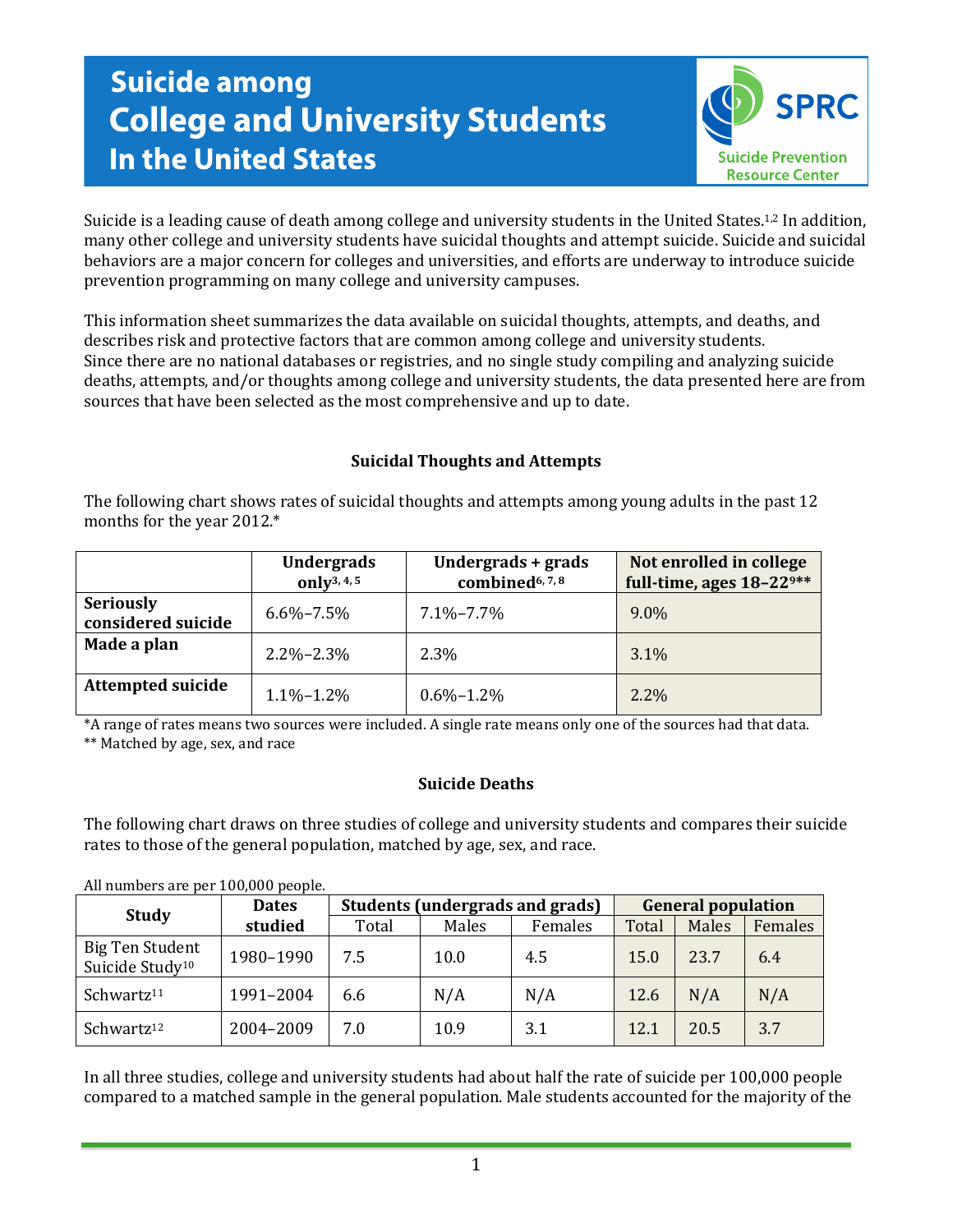suicides and had about half the rate of suicide compared to males in the general population. The rates for female students did not differ much from those of same-age females in the general population.

## **Risk Factors**

Risk factors for suicide refer to characteristics that are associated with suicide. People who are affected by one or more risk factors may have a greater probability of suicidal behavior. Some risk factors cannot be changed—such as a previous suicide attempt—but they can be used to help identify someone who may be vulnerable to suicide.

There is no single, agreed-upon list of risk factors; however, the list below summarizes the risk factors identified by the most recent research.13,14,15,16,17,18,19,20,21

## **Behavioral Health Issues/Disorders**

- Depressive disorders
- Substance abuse or dependence (alcohol and other drugs)
- Delinquency/Conduct disorders
- Other disorders (e.g., anxiety disorders, eating disorders)
- Previous suicide attempts
- Self-injury (without intent to die)

Note: The presence of multiple behavioral health disorders (especially the combination of depressive and disruptive behavior problems or substance use) increases suicide risk.

## **Individual Characteristics**

- Hopelessness
- Loneliness
- Social alienation and isolation, lack of belonging
- Anger, hostility
- Risky behavior, impulsivity
- Low stress and frustration tolerance
- Poor problem-solving or coping skills
- Perception of being a burden (e.g., to family and friends)

## **Adverse/Stressful Life Circumstances**

- Interpersonal difficulties or losses (e.g., relationship breakup, dating violence)
- School or work problems
- Financial problems
- Physical, sexual, and/or psychological abuse (current and/or previous)
- Chronic physical illness or disability
- Insomnia and nightmares

## **Family Characteristics**

Family history of suicide or suicidal behavior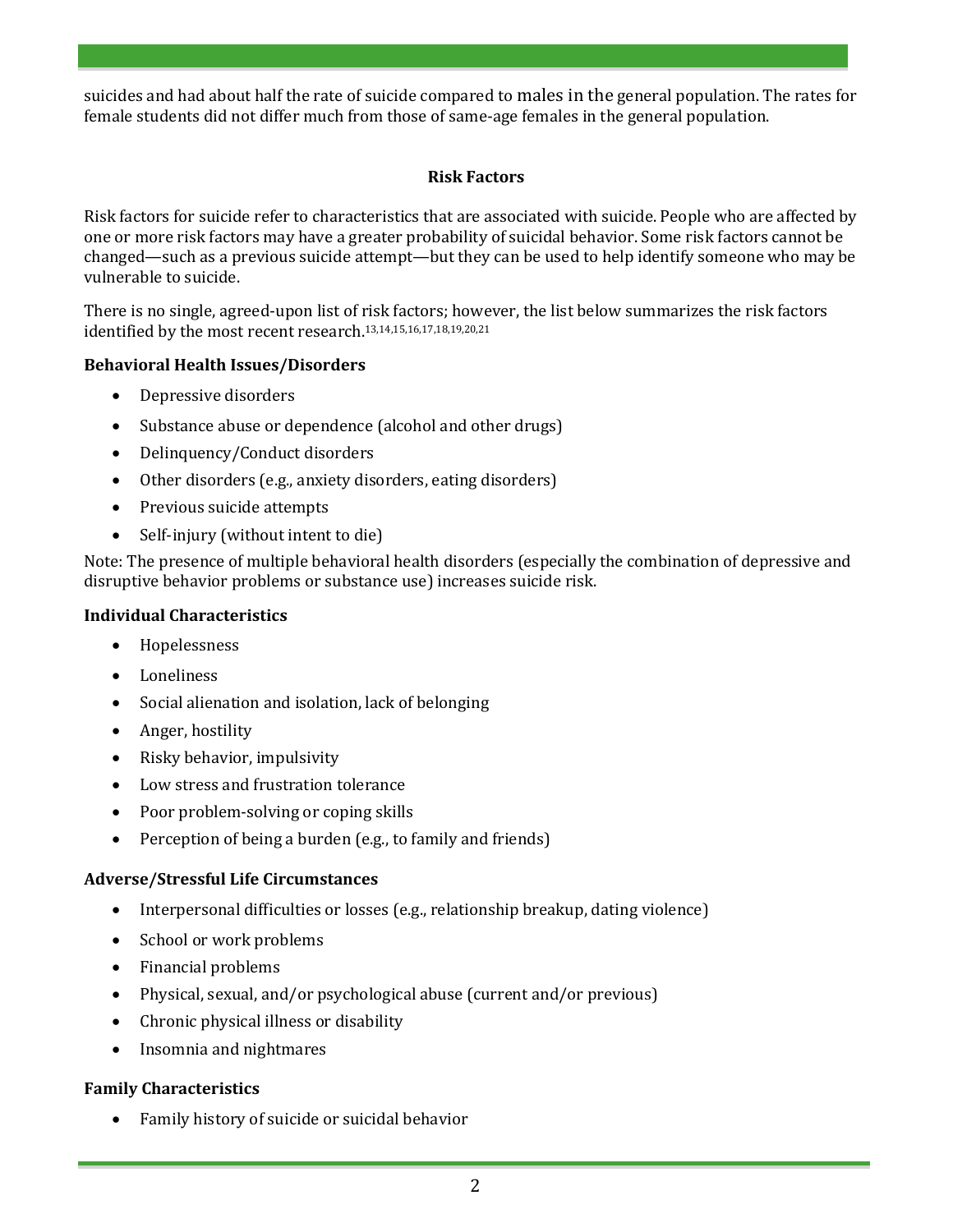- Parental mental health problems
- Family violence or abuse (current and/or previous)
- Family instability and/or loss
- Lack of parental support

#### **School and Community Factors**

- Limited access to effective care for health, mental health, or substance abuse disorders
- Stigma associated with seeking care
- Negative social and emotional environment, including negative attitudes, beliefs, feelings, and interactions of staff and students
- Exposure to stigma and discrimination against students based on sexual orientation, gender identity, race and ethnicity, disability, or physical characteristics (such as being overweight)
- Access to lethal means
- Exposure to media normalizing or glamorizing suicide

#### **Protective Factors**

Protective factors are characteristics that reduce the likelihood of suicide. They can buffer the effects of risk factors. The capacity to cope positively in the face of challenges and adversities is called *resilience*. Actions by campus staff to enhance protective factors are an essential element of a suicide prevention effort. Strengthening protective factors also protects students from other risks, including violence, substance abuse, and academic failure.

Like risk factors, there is no single, agreed-upon list of protective factors; however, the following list summarizes the protective factors identified by the most recent research.22,23,24,25,26,27

#### **Individual Characteristics and Behaviors**

- Psychological or emotional well-being, positive mood
- Positive beliefs about and hopes and plans for the future
- Desire to finish school
- Internal locus of control, i.e., feeling like one has an impact on one's world and the world of others
- Problem-solving and coping skills, including conflict resolution
- Frustration tolerance and ability to regulate emotions
- Self-esteem
- Spiritual beliefs or regular church attendance
- Cultural and religious beliefs that affirm life and discourage suicide
- A sense of responsibility to family or friends, not wanting to hurt family or friends
- Physical activity, especially aerobic activity

#### **Social Support**

- Family: Support from and connectedness to family, closeness to or strong relationship with parents, parental involvement
- Friends: Social involvement and support from friendships and romantic relationships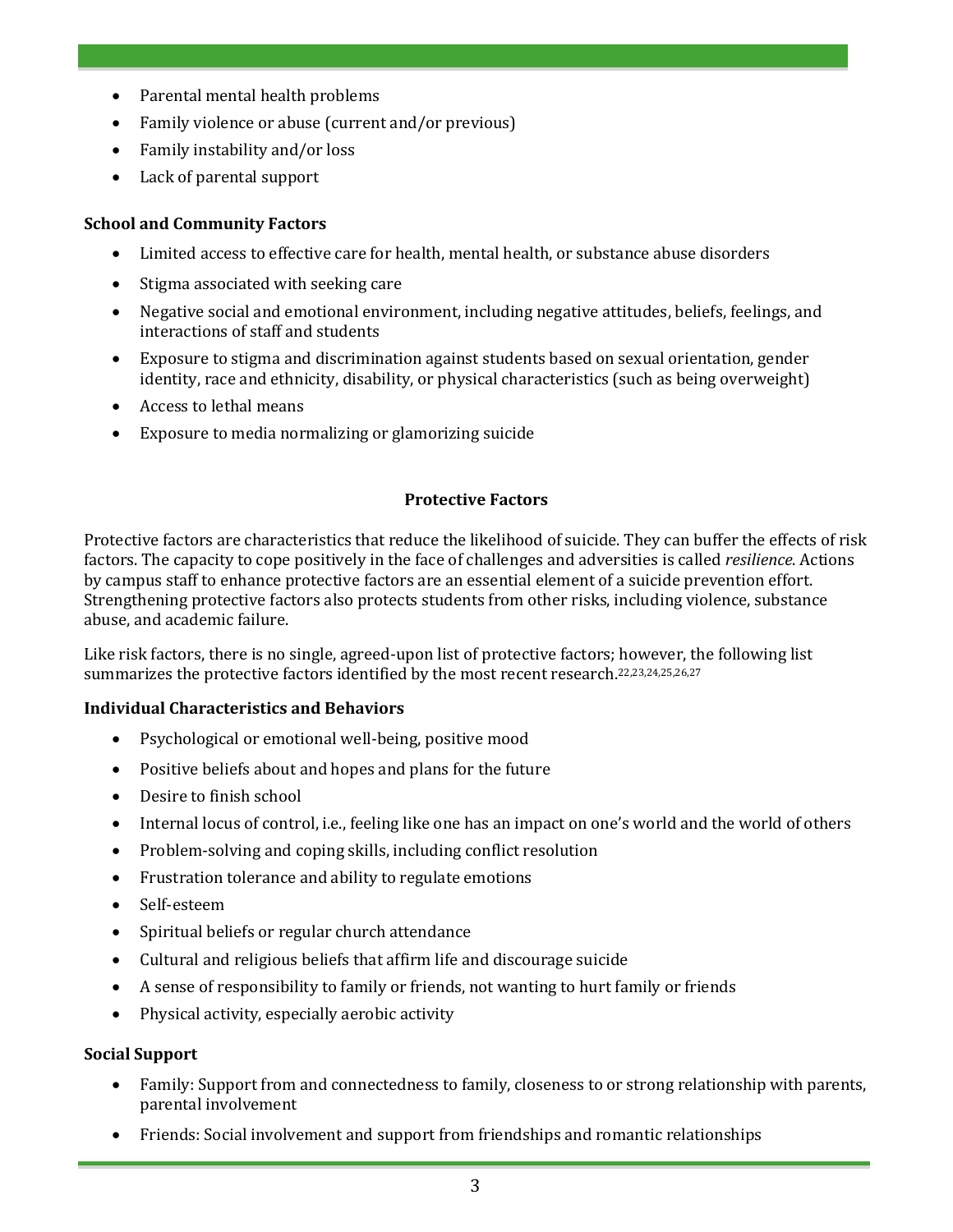- Teachers, mentors, and other adults, such as student group leaders, coaches, faith leaders, and workplace supervisors: Concern, understanding, and caring
- Ongoing support and support to call on in times of crises

# **School and Community Factors**

- Supportive and inclusive peer and mentor environment
- A sense of connectedness to school and of belonging within the school community
- Availability and accessibility of student support services and personnel
- Involvement in extracurricular activities, e.g., joining a student club or organization
- Access to effective care for mental, physical, and substance abuse disorders
- Restricted access to lethal means, especially firearms (e.g., firearms are not allowed on campus)
- Monitoring and control of alcohol use

# **For More Information**

The **[Suicide Prevention Resource Center's website](http://www.sprc.org/)** contains many resources on suicide prevention for colleges and universities. See the following:

- [Colleges and Universities](http://www.sprc.org/collegesanduniversities) pages
- [College-University](http://www.sprc.org/search/library/College-University?filters=type%3Alibrary_resource%20tid%3A36) resources in the library
- [College-University](http://www.sprc.org/search/bpr/College-University?filters=sm_resource_type%3Abpr_listing) resources in the Best Practices Registry

#### $\overline{a}$ **Endnotes**

<sup>1</sup> Schwartz, A. J. (2006). College student suicide in the United States: 1990–1991 through 2003–2004. *Journal of American College Health, 54*(6), 341–352.

<sup>2</sup> Suicide Prevention Resource Center. (2004). *Promoting mental health and preventing suicide in college and university settings.* Waltham, MA: Education Development Center, Inc. Retrieved from [http://www.sprc.org/sites/sprc.org/files/library/college\\_sp\\_whitepaper.pdf](http://www.sprc.org/sites/sprc.org/files/library/college_sp_whitepaper.pdf)

<sup>3</sup> American College Health Association. (2012). *American College Health Association-National College Health Assessment II: Undergraduate reference group executive summary spring 2012.* Hanover, MD: Author. Retrieved fro[m http://www.acha-ncha.org/docs/ACHA-NCHA-](http://www.acha-ncha.org/docs/ACHA-NCHA-II_UNDERGRAD_ReferenceGroup_ExecutiveSummary_Spring2012.pdf)[II\\_UNDERGRAD\\_ReferenceGroup\\_ExecutiveSummary\\_Spring2012.pdf](http://www.acha-ncha.org/docs/ACHA-NCHA-II_UNDERGRAD_ReferenceGroup_ExecutiveSummary_Spring2012.pdf)

<sup>4</sup>Healthy Minds Network. (2012). *Healthy Minds Study*. Ann Arbor, MI: University of Michigan, Retrieved from [http://www.healthymindsnetwork.org](http://www.healthymindsnetwork.org/)

<sup>5</sup> Substance Abuse and Mental Health Services Administration (SAMHSA), Center for Behavioral Health Statistics and Quality. (2013). Results from the 2012 national survey on drug use and health (NSDUH): Mental health detailed tables. Retrieved from

[http://www.samhsa.gov/data/NSDUH/2k12MH\\_FindingsandDetTables/MHDT/NSDUH-](http://www.samhsa.gov/data/NSDUH/2k12MH_FindingsandDetTables/MHDT/NSDUH-MHDetTabsLOTSect1pe2012.htm#TopOfPage)[MHDetTabsLOTSect1pe2012.htm#TopOfPage](http://www.samhsa.gov/data/NSDUH/2k12MH_FindingsandDetTables/MHDT/NSDUH-MHDetTabsLOTSect1pe2012.htm#TopOfPage)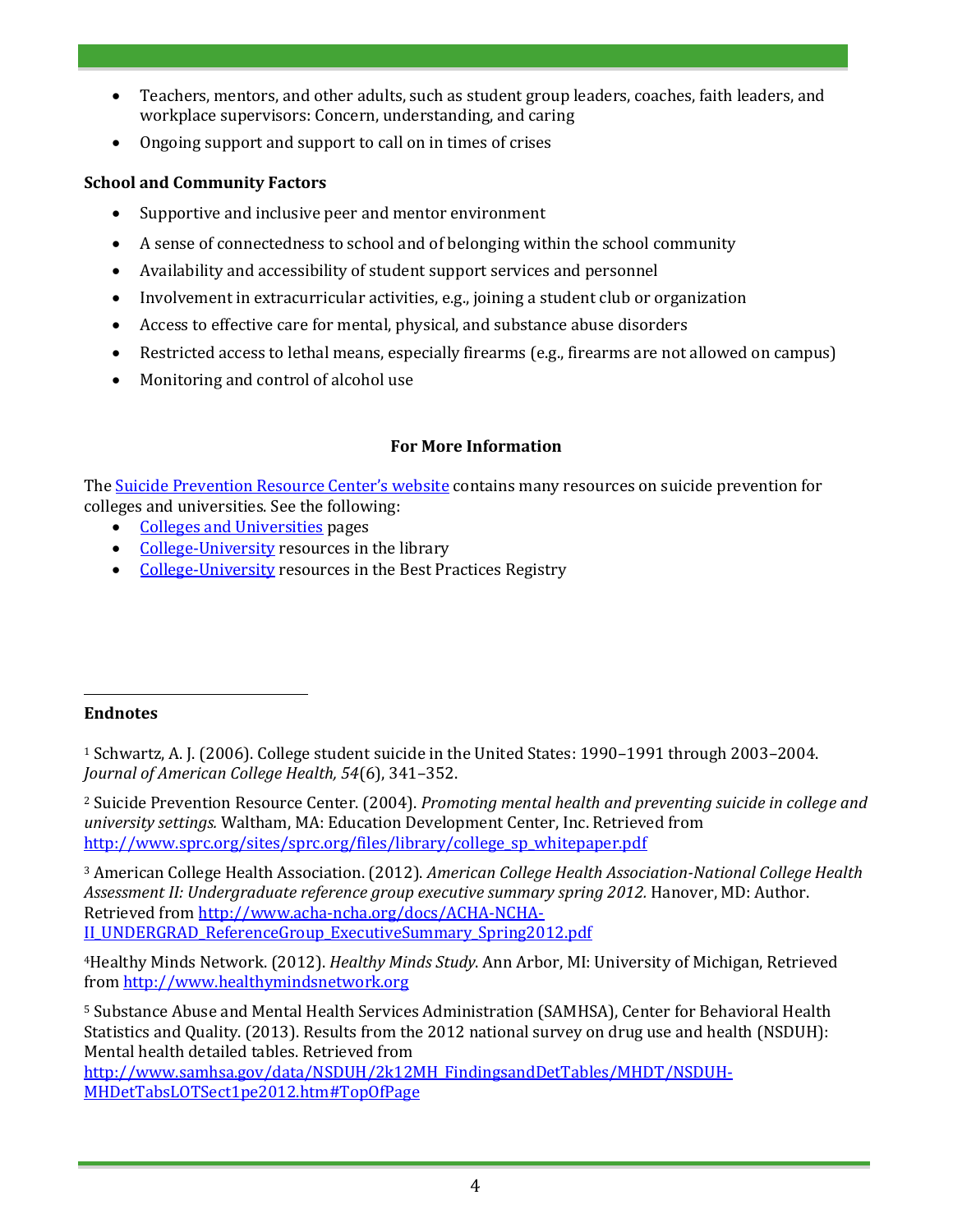$\overline{a}$ <sup>6</sup> American College Health Association. (2012). *American College Health Association-National College Health Assessment II: Reference Group Executive Summary Spring 2012.* Hanover, MD: Author. Retrieved from [http://www.acha-ncha.org/docs/ACHA-NCHA-II\\_ReferenceGroup\\_ExecutiveSummary\\_Spring2012.pdf](http://www.acha-ncha.org/docs/ACHA-NCHA-II_ReferenceGroup_ExecutiveSummary_Spring2012.pdf)

<sup>7</sup> Healthy Minds Network, Health Minds Study

<sup>8</sup> SAMHSA, NSDUH Mental Health Tables

<sup>9</sup> Ibid.

<sup>10</sup> Silverman, M. M., Meyer, P. M., Sloane, F., Raffel, M., &Pratt, D. M. (1997). The big ten student suicide study: A 10-year study of suicides on Midwestern university campuses. *Suicide and Life-Threatening Behavior, 27*(3), 285–303.

<sup>11</sup> Schwartz, College student suicide

<sup>12</sup> Schwartz, A. J. (2011). Rate, relative risk, and method of suicide by students at 4-year colleges and universities in the United States, 2004–2005 through 2008–2009. *Suicide and Life-Threatening Behavior, 41*(4), 353–371.

<sup>13</sup> Cukrowicz, K. C., Otamendi, A., Pinto, J. V., Bernert, R. A., Krakow, B., & Joiner, T .E., Jr. (2006). The impact of insomnia and sleep disturbances on depression and suicidality. *Dreaming, 16,* 1–10.

<sup>14</sup> Drum, D. J., Brownson, C., Denmark, A. B., & Smith, S. (2009). New data on the nature of suicidal crises in college students: Shifting the paradigm. *Professional Psychology: Research and Practice, 40*(3), 213–222. Retrieved from <http://nabita.org/documents/NewDataonNatureofSuicidalCrisis.pdf>

<sup>15</sup> Langhinrichsen-Rohling, J., Klibert, J., & Williams, M. (2011). Gender considerations in college students' suicidal behavior. In D. A. Lamis & D. Lester (Eds.), *Understanding & preventing college student suicide*  (pp.47–64). Springfield, IL: Charles C. Thomas Publisher.

<sup>16</sup> Martino, S. (2011). Individual and family history. In D. A. Lamis & D. Lester (Eds.), *Understanding & preventing college student suicide* (pp.108–118). Springfield, IL: Charles C. Thomas Publisher.

<sup>17</sup> Nadorff, M. R., Nazem, S., & Fiske, A. (2013). Insomnia symptoms, nightmares, and suicide risk: Duration of sleep disturbance matters. *Suicide and Life-Threatening Behavior, 43*(2), 139–149.

<sup>18</sup> Nadroff, M. R., Nazem, S., & Fiske, A. (2011). Insomnia symptoms, nightmares, and suicidal ideation in a college student sample. *Sleep, 34*(1), 93–98. Retrieved from <http://www.ncbi.nlm.nih.gov/pmc/articles/PMC3001802/pdf/aasm.34.1.93.pdf>

<sup>19</sup> The Jed Foundation and Education Development Center, Inc. (2011). *A guide to campus mental health action planning.* Retrieved from

[http://www.sprc.org/sites/sprc.org/files/library/CampusMHAP\\_Web%20final.pdf](http://www.sprc.org/sites/sprc.org/files/library/CampusMHAP_Web%20final.pdf)

<sup>20</sup> Westefield, J. S., Homaifar, B., Spotts, J., Furr, S., Range, L, & Werth, J. L. Jr. (2005). Perceptions concerning college student suicide: Data from four universities. *Suicide and Life-Threatening Behavior, 35*(6), 640–645.

<sup>21</sup> Whitlock, J., Muehlenkamp, J., Eckenrode, J., Purington, A., Baral Abrams, G., Barreira, P., & Kress, V. (2013). Nonsuicidal self-injury as a gateway to suicide in young adults. *Journal of Adolescent Health, 52*(4), 486–492. Retrieved from [http://www.selfinjury.bctr.cornell.edu/documents/nssi\\_gateway.pd](http://www.selfinjury.bctr.cornell.edu/documents/nssi_gateway.pd)

<sup>22</sup> Drum, et al. New data on suicidal crises

<sup>23</sup> Schwartz, Rate, relative risk, and method of suicide

<sup>24</sup> Silverman, et al., Big Ten Student Suicide Study.

<sup>25</sup> Taliaferro, L. A., Rienzo, B. A., Pigg, M., Jr., Miller, D., & Dodd, V. J. (2008). Associations between physical activity and reduced rates of hopelessness, depression, and suicidal behavior among college students. *Journal of American College Health, 57*(4), 427–435.